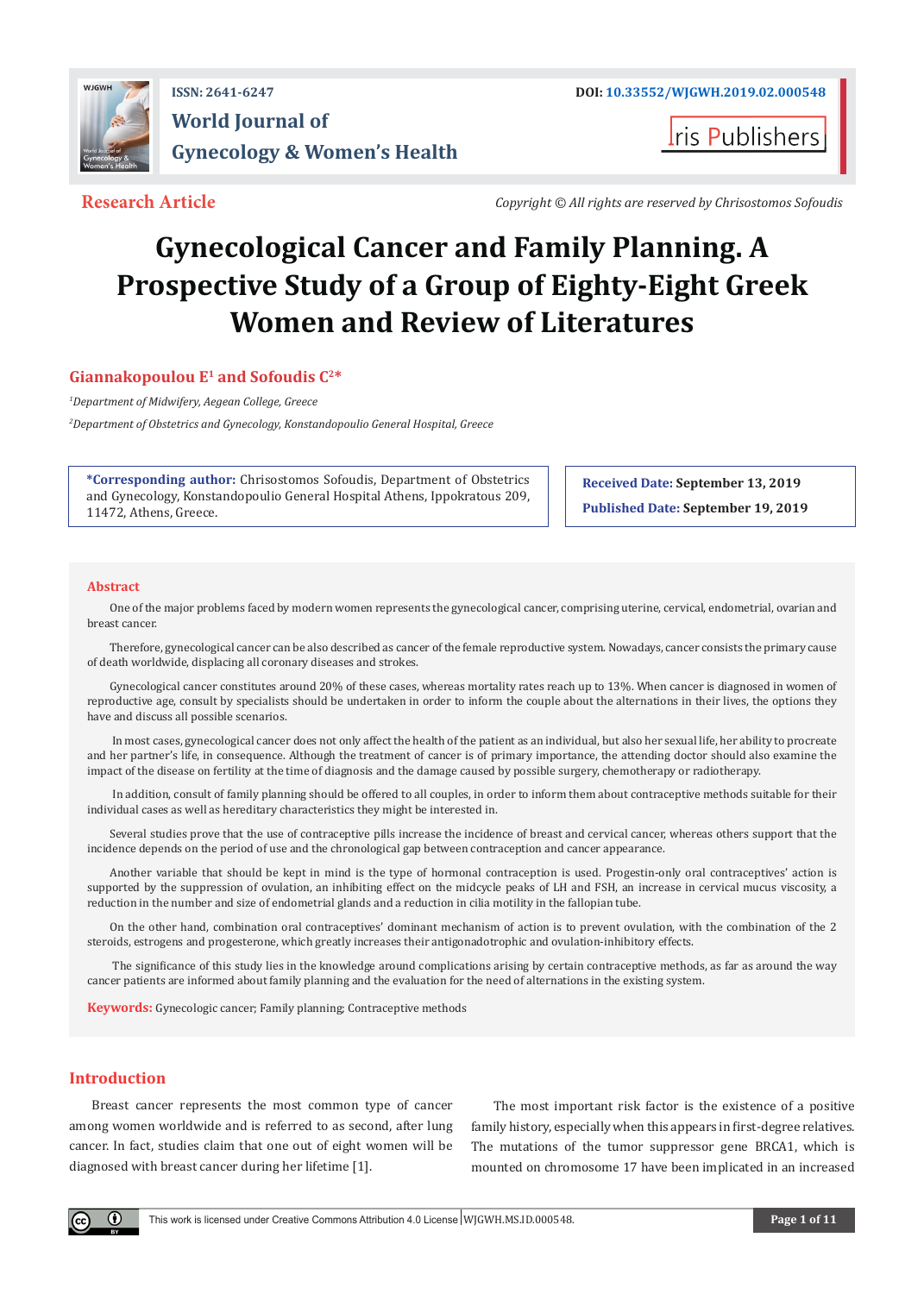incidence of breast cancer and / or ovarian cancer (breast - ovarian syndrome) [2].

 Early menarche, late menopause and advanced age of first pregnancy are factors that increase the risk of developing breast cancer. Nulliparous women or women with a first pregnancy after the age of 35 present 2-3 times greater risk of developing breast cancer, compared to those of childbearing for the first time before the age of 35 [3].

| Modality     | <b>Sensitivity</b>                                                                                                  | <b>Specificity</b>                       | <b>PPV</b>                                        | <b>Indications</b>                                                                                                                                   |
|--------------|---------------------------------------------------------------------------------------------------------------------|------------------------------------------|---------------------------------------------------|------------------------------------------------------------------------------------------------------------------------------------------------------|
| Mammography  | 63-95% (>95% palpable, 50%<br>impalpable, 83-92% in women<br>older than 50 y; decreases to<br>35% in dense breasts) | 14-90%<br>(90%<br>palpable)              | 10-50%<br>(94%<br>palpable)                       | Initial investigation for<br>symptomatic breast in women<br>older than 35 y and for<br>screening; investigation of<br>choice for microcalcification  |
|              | Ultrasonography   68-97% palpable                                                                                   | 74-94%<br>palpable                       | 92%<br>(palpable)                                 | Initial investigation for palpable<br>lesions in women younger than<br>35y                                                                           |
| <b>MRI</b>   | 86-100%                                                                                                             | $21-97%$ (<<br>40%<br>primary<br>cancer) | 52%                                               | Scarred breast, implants,<br>multifocal lesions, and<br>borderline lesions for breast<br>conservation; may be useful in<br>screening high-risk women |
| Scintigraphy | 76-95% palpable, 52-91%<br>impalpable                                                                               | 62-94%<br>(94%<br>impalpable)            | 70-83%<br>(83%<br>palpable.<br>79%<br>impalpable) | Lesions >1 cm and axilla<br>assessment; may help predict<br>drug resistance                                                                          |
| PET          | 96% (90% axillary<br>metastases)                                                                                    | 100%                                     |                                                   | Axilla assessment, scarred<br>breast, and multifocal lesions.                                                                                        |
|              | MRI = magnetic resonance imaging; PET = positron emission tomography; PPV = positive predictive value.              |                                          |                                                   |                                                                                                                                                      |

 Most efficient treatment of breast cancer consists prevention. Following table presents the accuracy of breast imaging modalities in relation to the indicative cases (Figure 1). As far as the environmental effects, the impact breast cancer is 3-4 times higher in industrialized countries than in less developed.

 While most women are diagnosed with breast cancer after menopause, one woman in the third decade of her life in the United States shows a probability around 0.5% of developing breast cancer during reproductive period, which brings forth the effect of cancer treatment in future fertility and future pregnancy [4].

 According to the US Census Bureau of Statistics, average age of onset of menopause for the American women is between the 50th and 52nd year of age. The mean age of women who experience amenorrhea after adjuvant chemotherapy varies between 38-46 years [5]. Probability of induced menopause by chemotherapy is directly related to age. The incidence of amenorrhea appears around 21% in younger patients but ranges from 49% to 100% in women over 40 years old [6]. Women with breast cancer, who wishes for a future pregnancy, should discuss about preservation of fertility at the time of diagnosis, prior to the commencement of treatment. Oocyte, embryo or ovarian tissue cryopreservation are the most commonly offered options [7].

 Correlation between hormonal contraception and breast cancer development has not been verified and it is presented as a controversy. The hypothesis states that women receiving hormonal contraception have greater possibilities of developing breast cancer while the incidence decreases after the cessation of the therapy. In fact, it is believed that the use of oral contraceptives before the first pregnancy and for a period of 5 years or more can significantly increase the chance of breast cancer before the age of 36. However, the current view is that the systematic use of oral contraceptives does not result in a statistically significant increase in breast cancer incidence [8].

Cervical cancer is the second most common type of gynecological cancer, with 528.000 newly diagnosed cases in 2012. Epidemiological data present an increased incidence of the disease in low socioeconomic level populations, due to the lack of information and regular screening.

In developed countries, the application of regular preventive control population has led in reducing the incidence and mortality of the disease [9]. In early stages, cervical cancer is often asymptomatic. For women undergoing screening, the first sign of the disease is usually an abnormal Pap smear test. Symptoms that may present with the extension of the disease are unusual vaginal bleeding, pain during sexual intercourse and malodorous vaginal discharge [10].

Cervical cancer is strongly correlated to human papillomavirus (HPV), particularly with specific strains, such as 6 and 11. HPV is transmitted mainly through sexual intercourse and is a fairly common sexually transmitted disease [11]. High-risk HPV infection is the carcinogenic trigger of over 99% of cervical cancers. At the same time, over 65% of healthy volunteers have evidence of past or present infection with HPV. A persistent HPV infection may develop into high-grade cervical intraepithelial neoplasia (HGCIN) or carcinoma [12].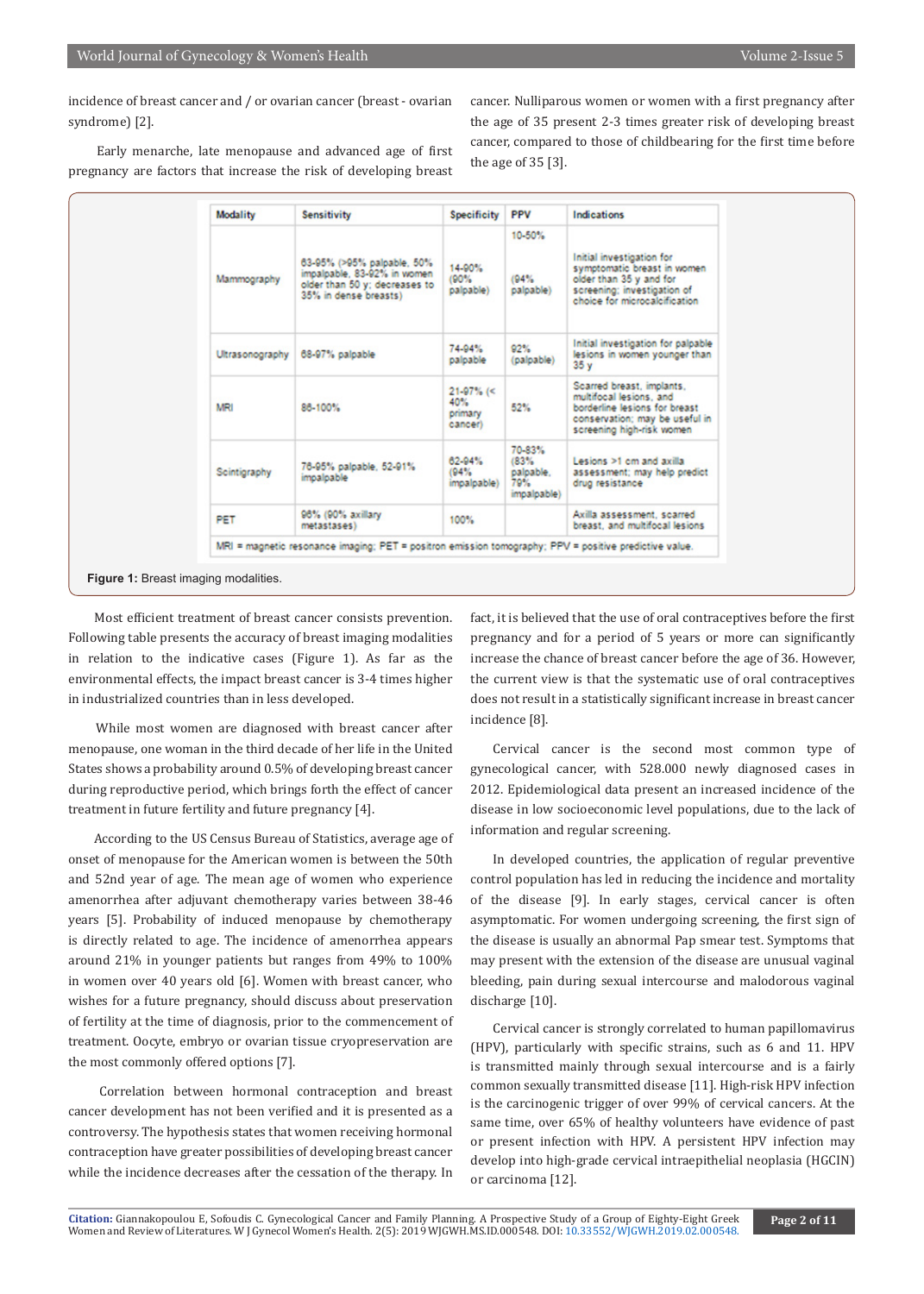Cervical cancer treatment is performed in relation to the progress of the disease, as staged by FIGO (International Federation of Gynecology and Obstetrics) (Figure 2). Several studies have shown that there is a positive correlation between the use of hormonal contraceptives and cervical cancer development. A meta-analysis by Lancet confirms these findings; the risk factor for cervical cancer is increased in women who use contraceptives compared to women who have never received contraceptives. In addition, the risk is elevated depending to the period of time contraceptives were used. The researchers analyzed data on 16,573 women with cervical cancer and 35,509 without cancer by 24 retrospective and prospective studies and observed that the greatest risk for

developing cervical cancer presented to women who received contraceptives during the conduction of the study. Women who had interrupted the use presented with lower risk which also decreasing, depending on how long the period of cessation was. Additional results present that when contraceptives where used for less than five years there was no significant increase in risk. On the other hand, the use for 5 years or longer resulted in a significant increase in risk that was almost doubled, compared to women who had never received hormonal contraception. Nevertheless, the risk factor for both groups appears equal, if cancer is not present for a decade after the last use of contraceptives [13].



| <b>Stage</b>      | <b>Extent of disease</b>                                                                             | 5-year survival<br>$-85%$ |  |
|-------------------|------------------------------------------------------------------------------------------------------|---------------------------|--|
| п                 | Limited to body of uterus                                                                            |                           |  |
| la                | no myometrial invasion or <50% myometrial invasion                                                   |                           |  |
| Ib                | >50% myometrial invasion                                                                             |                           |  |
| $\mathbf{II}$     | Limited to body of uterus and cervix                                                                 | $-75%$                    |  |
| Ш                 | Extension to uterine serosa, peritoneal cavity and/or<br>lymph nodes                                 | $-45%$                    |  |
| Illa              | Extension to uterine serosal, adnexae or peritoneal cavity<br>(positive peritoneal washings/ascites) |                           |  |
| IIIb              | Extension to vagina or parametrium                                                                   |                           |  |
| Illc1             | Pelvic lymph node involvement                                                                        |                           |  |
| III <sub>c2</sub> | Para-aortic lymph node involvement                                                                   |                           |  |
| IV                | <b>Extension to adjacent organs or beyond true pelvis</b>                                            | $-25%$                    |  |
| <b>IVa</b>        | Extension to adjacent organs e.g. bladder, bowel                                                     |                           |  |
| <b>IVb</b>        | Distant metastases or positive inguinal lymph nodes                                                  |                           |  |

**Figure 3:** Survival rate staging of cervical cancer.

**Citation:** Giannakopoulou E, Sofoudis C. Gynecological Cancer and Family Planning. A Prospective St[udy of a Group of Eighty-Eight Greek](http://dx.doi.org/10.33552/WJGWH.2019.02.000548) Women and Review of Literatures. W J Gynecol Women's Health. 2(5): 2019 WJGWH.MS.ID.000548. DOI: 10.33552/WJGWH.2019.02.000548.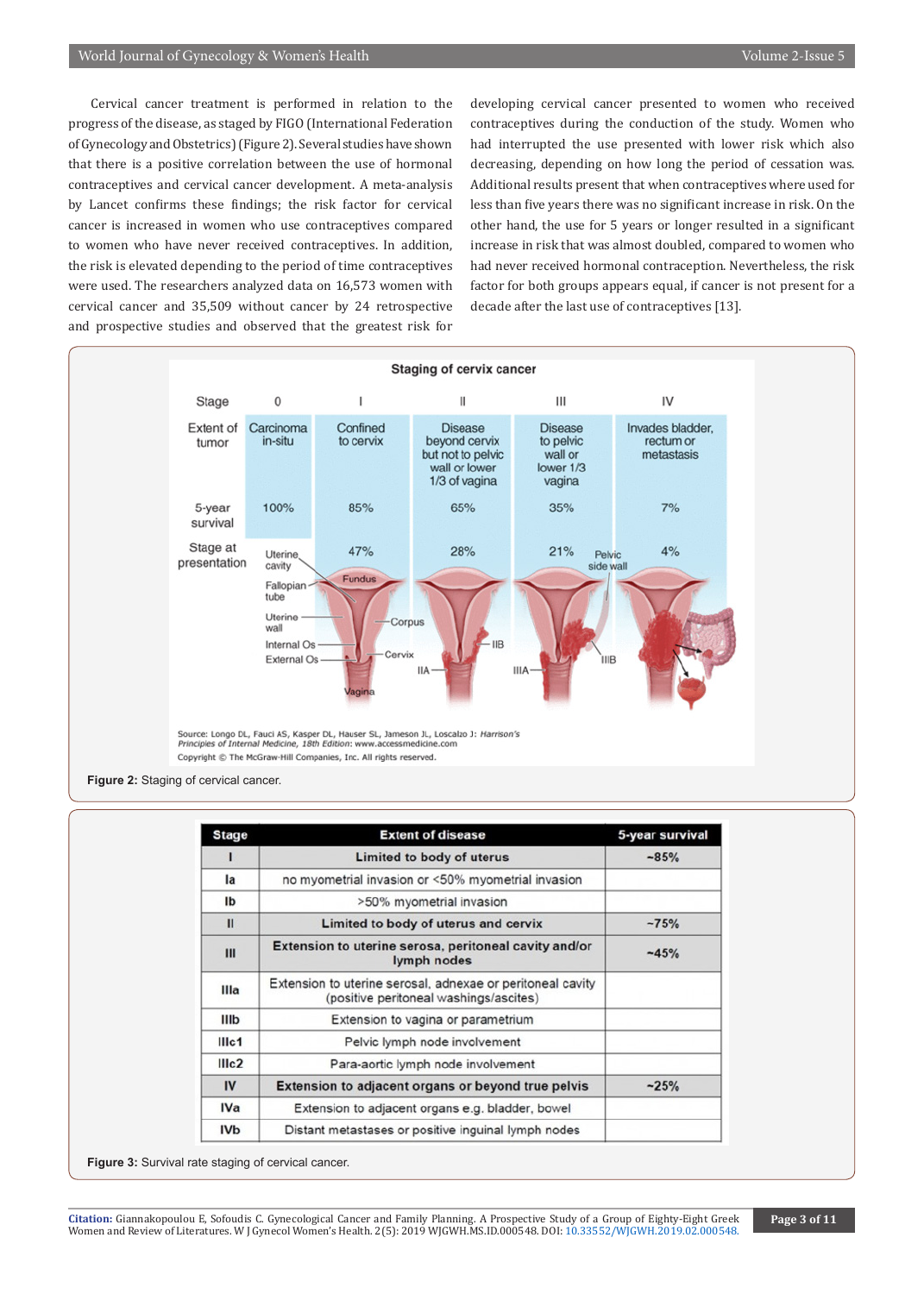Endometrial cancer (cancer of the uterine corpus) is a type of cancer that begins in the uterus. The uterus is the hollow, pearshaped pelvic organ in women where fetal development occurs. The endometrium is the inner lining of the uterus, below the myometrium, which covers the uterine cavity and it is divided into a functional and a basic layer. The main role of the endometrium is the production of a suitable foundation for the implantation of the blastocyst. The basic structural components include glands, the endometrial stroma and mucosal vascular network. This type of cancer occurs fourth among women, worldwide, with increasing incidence in the last decades [14].

Risk factors related to endometrial cancer are the null parity, early menarche, obesity, diabetes mellitus, hypertension, hormone therapy with tamoxifen, estrogenic replacement therapy and hereditary cancer syndromes, such as the Lynch syndrome. This type of cancer is also strongly associated with highly increased rate of pelvic lymph node metastasis [15]. Survival rate varies according to the FIGO staging and it is presented in the table below (Figure 3).

 Hormonal factors possess an important role in the risk of endometrial cancer, as exposure to estrogen increases the risk and exposure to progesterone is found to offer a protective effect. A longer interval between menarche and menopause increases the risk of endometrial cancer, as well as the use of estrogen therapy for treatment of menopausal symptoms. It is also known that women with endometrial hyperplasia reported with an increased risk of endometrial cancer [16]. Women who use a hormonal contraceptive are under constant exposure of the endometrium in the synthetic progesterone. The most reliable biological explanation for the protective effect of hormonal contraceptives is the action of progesterone which suppresses endometrial mitotic activity.

The oral combined hormonal contraception (COC) owes its efficacy in suppressing ovulation. Both estrogen and progestogens inhibit the increasing of LH, which is characteristic of ovulation.

 Estrogens also suppress FSH and thus, prevent the development of follicles. Continuous use of the COC leads the endometrium to the continuous exposure to estrogen and progestogens and results to the inhibition of the normal proliferation and is associated with atrophy of the endometrium, a phenomenon which is a biological explanation for the association of hormonal contraceptive with prophylactic effect on endometrial cancer [17].

A large study on the relationship between oral hormonal contraceptives and cancer compared 339.000 women who never used hormonal contraception and 744.000 women as control group, attending follow-up since 1968 for more than 36 years. It appeared that the use of hormonal contraception in relation to the non-use reduces significantly, the risk of endometrial cancer by 10% (relative risk of 0.47 and 95% CI 0.27 to 0.81) [18].

Ovarian cancer is one of the most difficult diseases affecting women both in terms of diagnosis and treatment. Typical characteristic is the silent proliferation until clinical symptomatology appears. The most important prognostic factor remains the staging of the disease at the time of diagnosis. In early

stages, ovarian cancer usually causes no symptoms. Initial signs of ovarian cancer include abdominal discomfort, loss of appetite, nausea, constipation and frequent urination. These symptoms usually occur only when the cancer is already extended [19].

Main therapeutic approach to ovarian cancer represents surgery combined with chemotherapy or radiotherapy. Surgical treatment includes hysterectomy with bilateral salpingo-oophorectomy, pelvic and aortic lymph node dissection. In young patients, some forms of ovarian cancer can be treated with less aggressive surgery regarding fertility preservation [20].

 Palliative treatment should also be offered to women suffering from discomforting symptoms, such as pain, vaginal bleeding or bladder and bowel related symptoms. Each case should be treated individually, according to the site of the symptom and the patient's history [21].

Protection provided by oral contraceptives in the development of ovarian cancer is well documented. Although many cases have been to explain the protective effect of combined oral contraceptives (COCs) against ovarian cancer, the exact mechanism remains unknown. Recent surveys show that administration of COCs, even for a short period of time can significantly reduce the risk for ovarian cancer, while protection exists for up to 15 years after discontinuation of COCs. The protective effect of contraceptives is attributed to the inhibition of ovulation or reduction of the impact of pituitary gonadotropins [22,23].

### **Materials and Methods**

Meeting the aims and the objectives of the study, the most appropriate research approach should be selected. The current study discusses the relation between hormonal contraception and gynecological cancer, as well as the knowledge of patients on contraception and family planning centers. Quantitative method permits the observation and analysis of individual cases objectively and the research is facilitated in organizing in advance, the sample, the data collection and the data analysis.

Literature review was performed through medical and educational internet resources, such PubMed, Cochrane Database, Scholar and medical libraries. The cited references are dated in the last 6 years, with few exceptions in subjects of general knowledge.

The population of the research was current patients of gynecological cancer or with history of the disease and healthywithout personal cancer history women, as control group. The reluctance of some respondents to complete the questionnaire should be mentioned as an initial difficulty, which can be explained by the nature of the questionnaire, which was abolished after personal contact with them and most of the respondents agreed their participation.

Sample size includes 60 cancer patients and 28 healthy women. 6 women refused to participate due to the sensitive subject. Participants were approached in medical facilities, doctors' offices and pharmacies, where patient's medical history was known, on account of the specificity of the needed sample. This means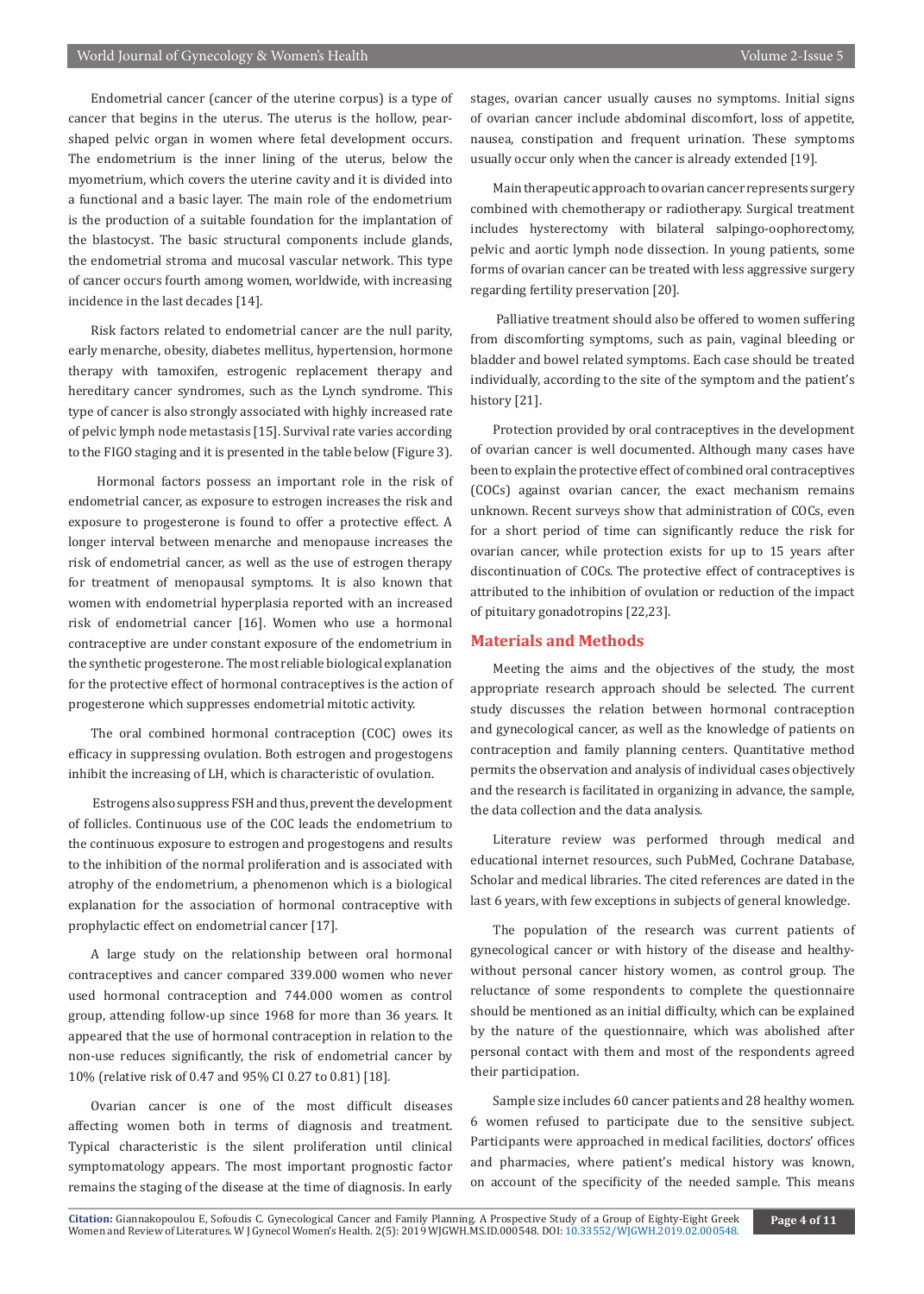that the ratio between cancer patients and healthy women is not representative of the actual situation, nor taken into account in any part of the study. Despite that, the variety among cancer types was completely randomized. The study results cannot be easily generalized since the sample consists of a limited number of specific area respondents; thus, the resulting outcome may not be universally accurate.

Literature review was conducted in order to present the general knowledge around the discussed subject and compare similar studies to the current results. Data collection was performed through written questionnaires, structured with a quantitative self-report technique. One open-type question was included to personalize each participant's personal opinion.

The questionnaire was reviewed and validated by Aegean College Bioethics Committee, in Greek language for the purpose of the research and it is translated for the needs of the study.

Ethical considerations arose due to the sensitivity of the subject were surpassed in favor of the scientific contribution on the discussed topic. Confidentiality is protected as anonymity and privacy were kept in all stages of the research. For this reason, the questionnaires were numbered after the collection from the respondents. This study is subjected to a series of limitations. The questionnaire was based on self-report and some questions request sensitive information. These facts lurk the potential risk of nongenuine responding or presenting the desires and the reflection of the image the participants would like to provide for themselves, rather than reality. In addition, the questionnaire was constructed and used for the first time, so it is considered that equivalent studies must be performed to check the validity and accuracy. Finally, the results are not easily comparable with similar foreign studies, due to different social, economic, educational and political data in each country.

Data analysis was conducted with the use of IBM SPSS Statistics 19 and the results will be presented in tables and graphs, to facilitate the observation and discussion.

#### **Results**

The sample of the research was 88 women, with a variety of ages and lifestyle status, patients with gynecological cancer, or healthy. 51.1% were women between 41 and 60 years old, 22.7% were older than 61 years old, 15.9% were aged between 31 and 40 and the remaining 10.2% were adults, younger than 30 years old. The greatest percentage of the respondents were residents of small urban cities, with the variation described in Table 1.



|       |                                                                   | <b>Frequency</b> | <b>Percent</b> | Valid<br><b>Percent</b> | <b>Cumulative</b><br><b>Percent</b> |
|-------|-------------------------------------------------------------------|------------------|----------------|-------------------------|-------------------------------------|
| Valid | >100.000<br>residents(big<br>urban<br>center)                     | 13               | 14,8           | 14,8                    | 14,8                                |
|       | $20.000 -$<br>100.00<br>residents<br>(smaller<br>urban<br>center) | 47               | 53,4           | 53,4                    | 68,2                                |
|       | 2.500-20.000<br>residents<br>(small urban<br>center)              | 28               | 31,8           | 31,8                    | 100,0                               |
|       | Total                                                             | 88               | 100,0          | 100,0                   |                                     |

Educational status varies between highest and basic education, with the majority of the respondents reaching the level of middle education (58%) and just 3,4% accomplishing only basic education. Nearly 70% of the participants were married, with the remaining percent being single or divorced/widowed; 23% and 9% respectively. More than half of the respondents had given birth to 1 or 2 children, with the actual percentages concerning parity displaying on Figure 4. In addition, Table 2. presents the actual number and the percentage of the respondents giving birth for the first time.

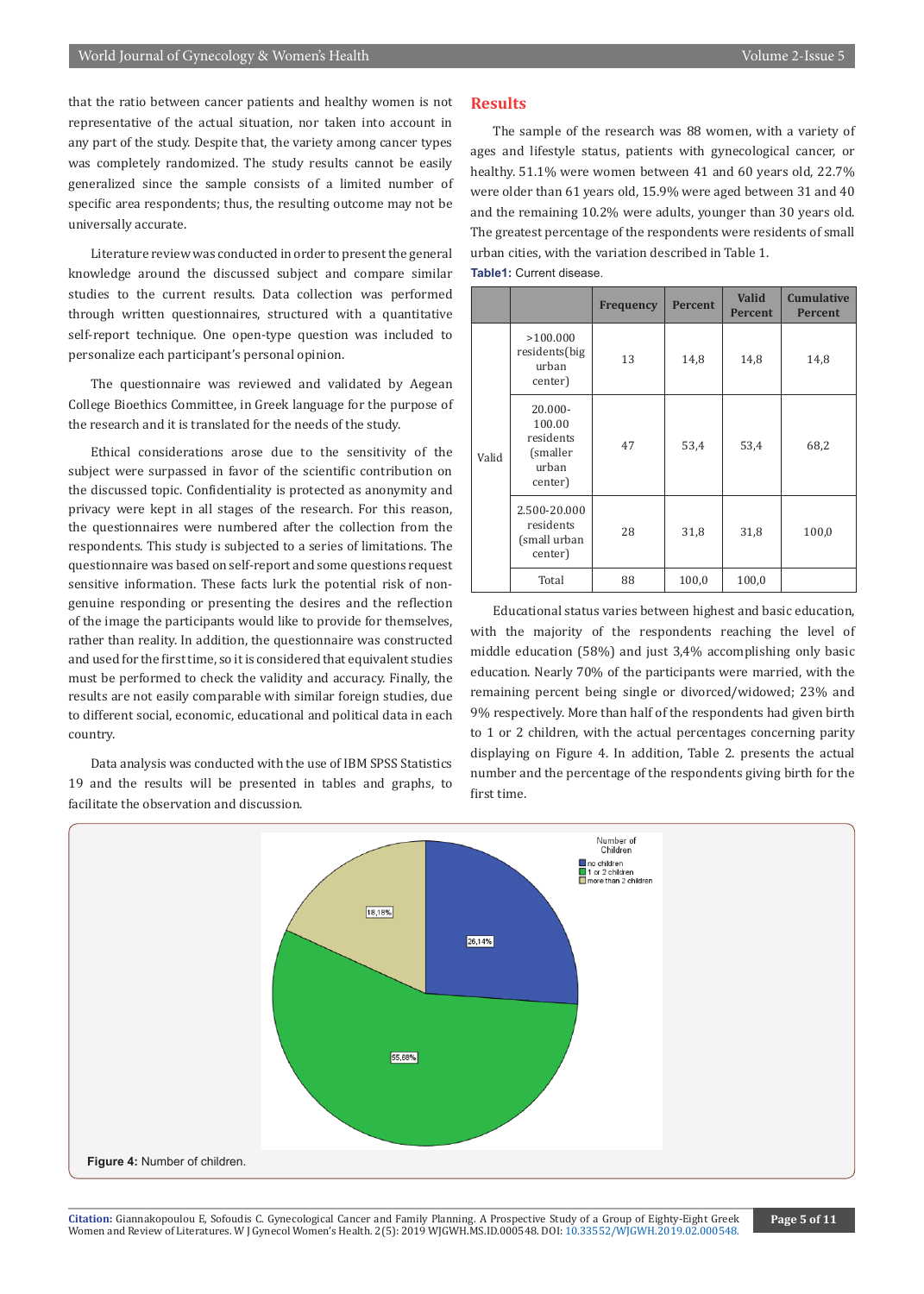#### **Table 2:** Age of giving birth of the first time.

|       |                    | <b>Frequency</b> | <b>Percent</b> | <b>Valid</b><br><b>Percent</b> | <b>Cumulative</b><br><b>Percent</b> |
|-------|--------------------|------------------|----------------|--------------------------------|-------------------------------------|
|       | No children        | 24               | 27,3           | 27,3                           | 27,3                                |
|       | <18 years old      | 7                | 8,0            | 8,0                            | 35,2                                |
| Valid | 18-35 years<br>old | 56               | 63,6           | 63,6                           | 98.9                                |
|       | >35 years old      | 1                | 1,1            | 1,1                            | 100,0                               |
|       | Total              | 88               | 100,0          | 100,0                          |                                     |

As far as age of menarche, 56,8% of the women were already menstruating by the age of 14, whereas the percentage had reached the number of 98,9 by the age of 16. Menopausal age was not yet reached by 37,5 % of the participants, while 17% entered the period between ages 41-50 years old and the remaining 45,5% were older than 51 years old. Almost 60% of the women declared that the commencement of sexual intercourse was later than their 18th birthday and 78,4% admitted having up to 5 sexual partners.

The following table presents the percentages concerning gynecological cancer on the selected sample (Table 3). **Table 3:** Type of cancer.

|       |                    | <b>Frequency</b> | <b>Percent</b> | <b>Valid</b><br><b>Percent</b> | <b>Cumulative</b><br><b>Percent</b> |
|-------|--------------------|------------------|----------------|--------------------------------|-------------------------------------|
|       | No cancer          | 28               | 31,8           | 31,8                           | 31,8                                |
|       | Breast cancer      | 26               | 29,5           | 29,5                           | 61,4                                |
| Valid | Ovarian<br>cancer  | 14               | 15,9           | 15,9                           | 77,3                                |
|       | Cervical<br>cancer | 8                | 9,1            | 9,1                            | 86,4                                |
|       | Uterine<br>cancer  | 12               | 13,6           | 13,6                           | 100,0                               |
|       | Total              | 88               | 100,0          | 100,0                          |                                     |

The ratio between women who were subjected to radiation or chemotherapy and those who did not was found 2:1, including only the women with personal history of gynecological cancer. Use of contraception or hormone replacement therapy was not statistically differentiated, as 56,6 of the women were under such treatment at the time of the diagnosis, with the rest being free. 19 women (21,6%) revealed that they chose abortion due to complete lack of contraception and 7 more (8%) due to failure of the contraception method. Smoking statistics are presented in Table 4, with 54,6 of the women being smokers. Healthy diet and alcohol intake results are combined and presented in Table 5. Concerning the age of first Pap smear test, no one of the respondents appeared to have performed one before the age of 18, whereas 58% had their first screening between 18-25 years old.

**Table 4:** Smoking statistics.

|                                 | <b>Years of smoking</b> |          |              |  |  |
|---------------------------------|-------------------------|----------|--------------|--|--|
|                                 | Up to 5                 | $6 - 10$ | more than 10 |  |  |
| Number of cigarettes<br>per day |                         |          |              |  |  |
| $0 - 5$                         | 8,3%                    | 6,25%    | 4,1%         |  |  |
| $6 - 15$                        | 12,5%                   | 14,5%7   | 20,8%        |  |  |
| >15                             | 6,25%                   | 6,25%    | 20,8%        |  |  |

**Table 5:** Healthy diet and alcohol intake results.

|                            |                                         |            | <b>Following a healthy diet</b> |  |  |
|----------------------------|-----------------------------------------|------------|---------------------------------|--|--|
|                            |                                         | <b>Yes</b> | N <sub>0</sub>                  |  |  |
| Alcohol intake<br>per week | Absent                                  | 13         | 16                              |  |  |
|                            | Minor (1 glass per<br>week)             | 15         | 17                              |  |  |
|                            | Medium (2-5 glasses<br>per week)        | 8          | 17                              |  |  |
|                            | Great (more than 5<br>glasses per week) |            |                                 |  |  |

In relation to cancer, 69, 3% presented with positive family history, with only 1% being unfamiliar with her family's facts. The following figure describes the relation of the respondents to the mentioned family member (Figure 5).

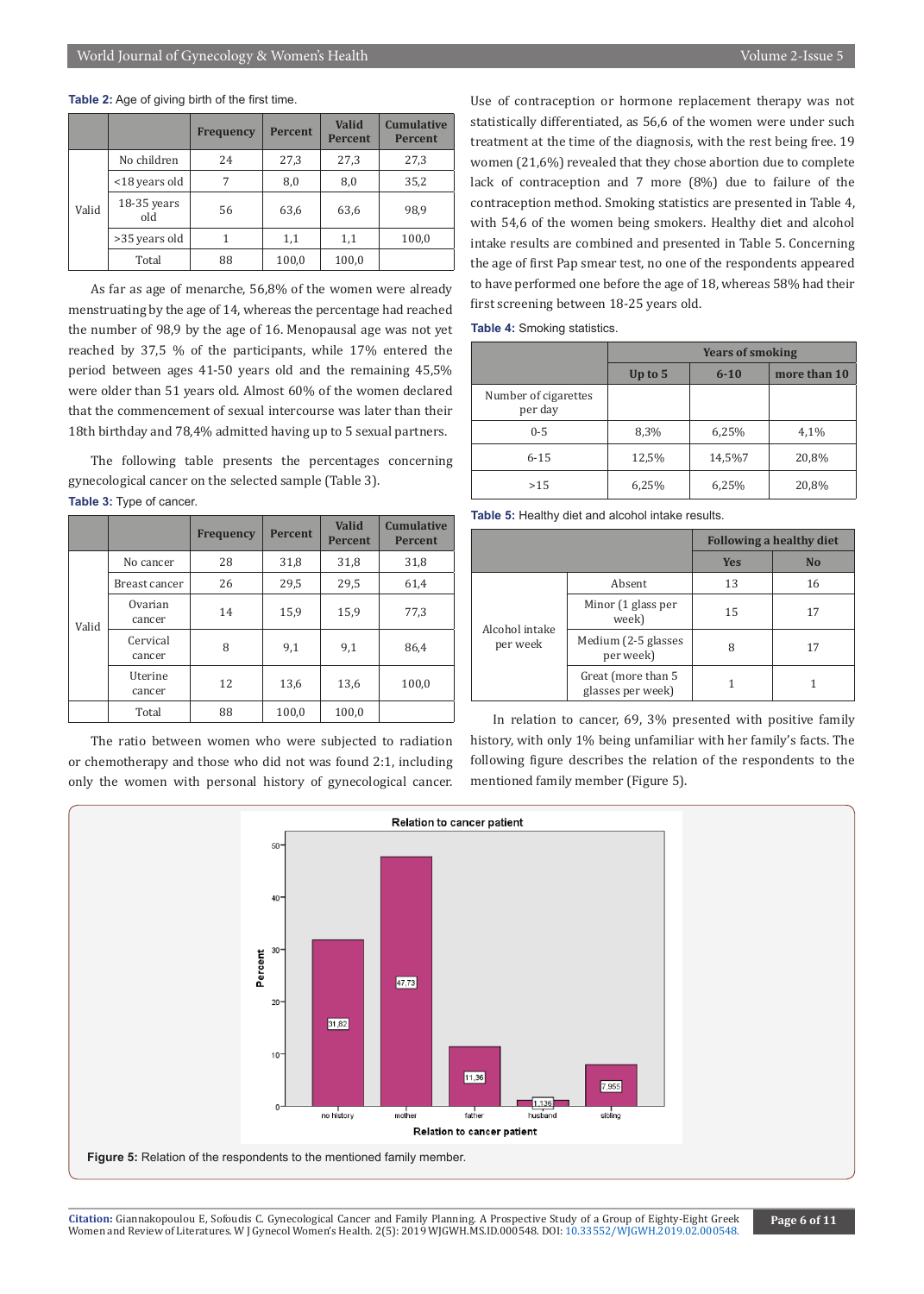The following figure describes the current use of contraceptive methods among the participants (Figure 6). 87 out of 88 respondents believe than contraceptive methods should be undertaken, in case the couple does not wish to conceive, with condom declared as the most effective contraceptive method (80,7%), followed by contraceptive pill (15,9%), intrauterine device -IUD (2,3%) and fertility awareness method (1,1%). 65,9%

of the respondents believe that contraceptive pill can re-arrange the menstrual cycle, while 19,3% disagreed. Half of the women participated in the study believe that contraceptive pill increases the risk for thromboembolism and some types of cancer and should only be administered with doctor's prescription, while 21,6% and 35% respectively disagrees.



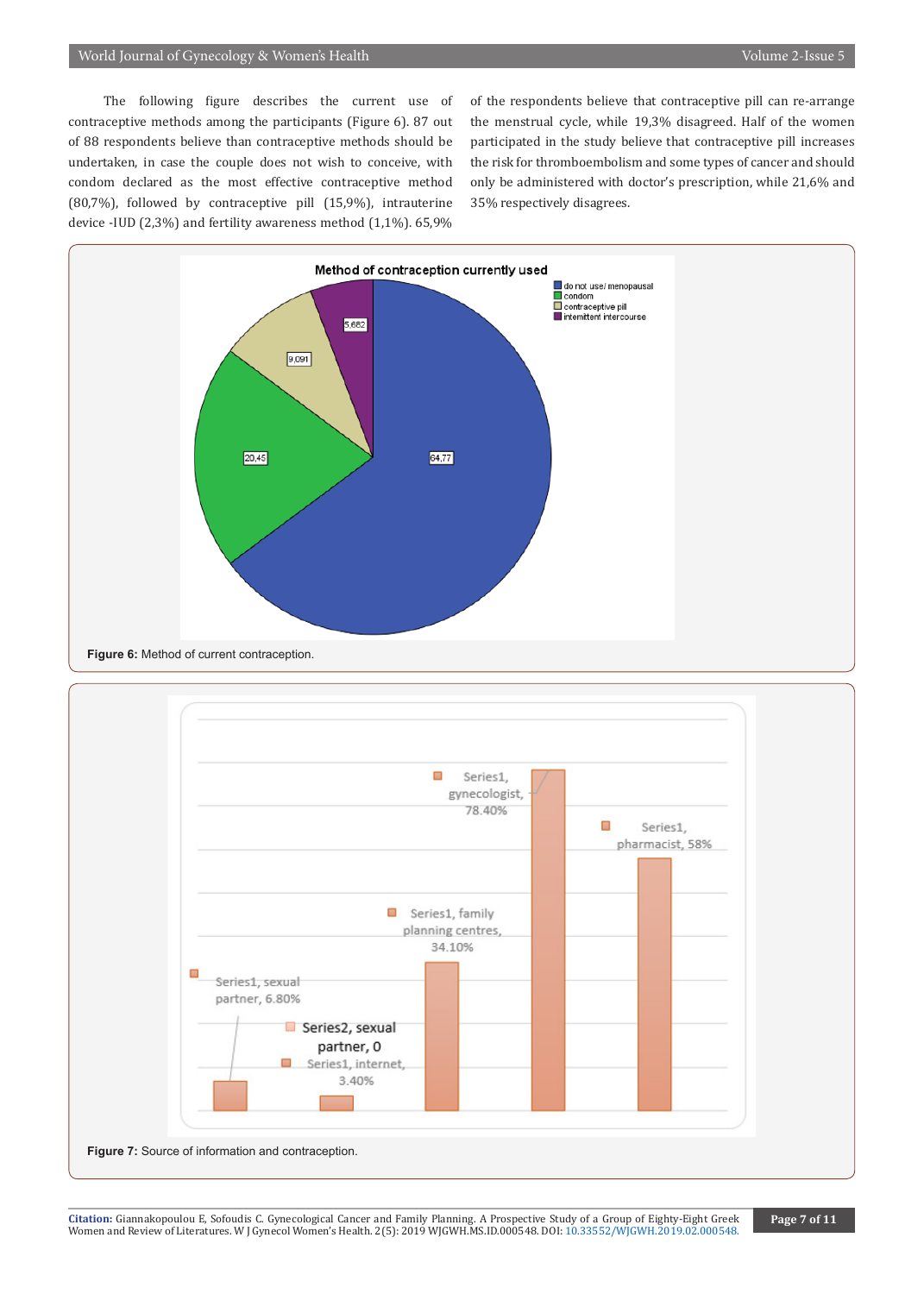The most common reason for choosing condom as a contraceptive method appeared to be the protection against sexually transmitted diseases (36,4%), while intermittent intercourse is mainly chosen as it not interfering with the pleasure of the contact. The great majority of women believe that both partners are responsible for the use of contraceptive methods, while 14% believe that men should care for it and the remaining 9,1% accept full responsibility. Figure 7 presents the results concerning the source of information around contraception. Finally, Table 6. presents the knowledge of the existence of family planning centers among respondents and the incidence of their visit to them.

**Table 6:** Healthy diet and alcohol intake results.

|                                              |     | Have you ever visited a family<br>planning center? |     |
|----------------------------------------------|-----|----------------------------------------------------|-----|
|                                              |     | N <sub>0</sub>                                     | Yes |
| Do you know about                            | Yes | 12,5%                                              |     |
| the existence of family<br>planning centers? | No  | 53.4%                                              | 34% |

## **Discussion**

According to national statistics, breast cancer occupies the second place among cancer-related deaths for women in Greece, after lung cancer; subsequently, the first place among gynecological cancer incidents [24].

European statistics present cervical cancer as the second most common type in women [25]. Ovarian cancer is characterized as rare. The possibility of a woman presenting with ovarian cancer by the age of 85 is 1.6%, while breast cancer risk is 10 times higher [26].

As far as endometrial cancer, the probability for a European woman to develop this type at any point in her life ranges from 1-2%, with 1 out of 4 women presenting with cancer before menopause [27]. The current study partially meets the national and European statistics. Breast cancer is referred to as the most common type in both studies, whereas cervical cancer was the least commonly met in the current research. Ovarian and endometrial cancer incidence is fairly related in bibliography and present study.

 The following table presents the relation between cancer type and subjection to radiotherapy or chemotherapy (Table 7). Breast cancer was most likely to be treated with one of the 2 active treatments, whereas this management was not a common option for endometrial cancer.

**Table 7:** Relation between cancer type and subjection to radiotherapy or chemotherapy.

|                            |     | <b>Type of cancer</b>   |                          |                           |                    |  |
|----------------------------|-----|-------------------------|--------------------------|---------------------------|--------------------|--|
|                            |     | <b>Breast</b><br>cancer | <b>Ovarian</b><br>cancer | <b>Cervical</b><br>cancer | <b>Endometrial</b> |  |
| Subjection to              | yes | 19                      | 11                       |                           | 11                 |  |
| Radiation/<br>chemotherapy | No  |                         | 3                        |                           |                    |  |

Chemotherapy can be used prior to surgery, to damage or shrink the cancer cells or after that, to remove any remaining cancer cell and prevent the disease of proliferate.

Radiation therapy is suggested to patients who have undertaken mastectomy or lumpectomy, usually in cases of multiple metastasis or invasion [28]. The role of chemotherapy in the early stages of ovarian cancer remains controversial, whereas it is strongly suggested for advanced stages or epithelial ovarian carcinomas [29,30]. Concerning endometrial cancer, studies have failed to prove that radiotherapy demonstrates any remarkable effect on cancerous cells, while there are no sufficient data to describe combined chemotherapy and radiation management, or chemotherapy alone.

More than half of the women with personal cancer history (56, 6%) declared the use of hormone replacement therapy or hormonal contraception during the period they were diagnosed. Menopausal hormone therapy combining estrogen and progestin intake is not only accused for increasing the risk for breast cancer but also for enhancing the proliferation of cancer cells in adjoining organs (metastasis) [31].

 In addition, studies have presented that hormone replacement therapy may be an additional factor in the recurrence of the disease for women who were previously diagnosed with breast cancer [32]. As far as ovarian cancer, research supports that contraceptive pill has beneficial action on women with BRCA1 mutations, by decreasing the risk for cancer in half.

Hereditary breast and ovarian cancer (HBOC) are the type of cancer that is most frequently met among cancer patients with positive gynecological cancer family history. The syndrome arises by the mutation of BRCA1 and BRCA2 genes and it is characterized by the early onset in the patient's age, bilateral breast cancer lesions and multiple primaries. Usually, a first or second degree relative has been diagnosed with similar case [33].

Women with mutation in either of the two genes present 45- 85% risk for breast cancer and 10-45% risk for ovarian cancer [34].

Regardless the presence of the mutations, ovarian cancer heredity level is described around 20-25%, whereas hereditary breast cancer occupies only 5-7% [35,36].

 Endometrial cancer is characterized by 20-54% risk, depending on the specific gene mutation [37]. The current research presents high percentages of positive family history, both in healthy women and patients (Table 8).

| Table 8: Positive cancer history. |
|-----------------------------------|
|-----------------------------------|

|         |                       | Positive cancer history in the family |                |                  |  |
|---------|-----------------------|---------------------------------------|----------------|------------------|--|
|         |                       | <b>Yes</b>                            | N <sub>0</sub> | I do not<br>know |  |
|         |                       | Count                                 | <b>Count</b>   | <b>Count</b>     |  |
|         | No cancer             | 61%                                   | 36%            | 3\% (1 case)     |  |
| Type of | Breast cancer         | 61%                                   | 39%            |                  |  |
| cancer  | Ovarian cancer        | 93%                                   | 7%             |                  |  |
|         | Cervical cancer       | 75%                                   | 25%            |                  |  |
|         | Endometrial<br>cancer | 75%                                   | 25%            |                  |  |

Citation: Giannakopoulou E, Sofoudis C. Gynecological Cancer and Family Planning. A Prospective St[udy of a Group of Eighty-Eight Greek](http://dx.doi.org/10.33552/WJGWH.2019.02.000548) Page 8 of 11<br>Women and Review of Literatures. W J Gynecol Women's Health. 2(5): 2019 WJ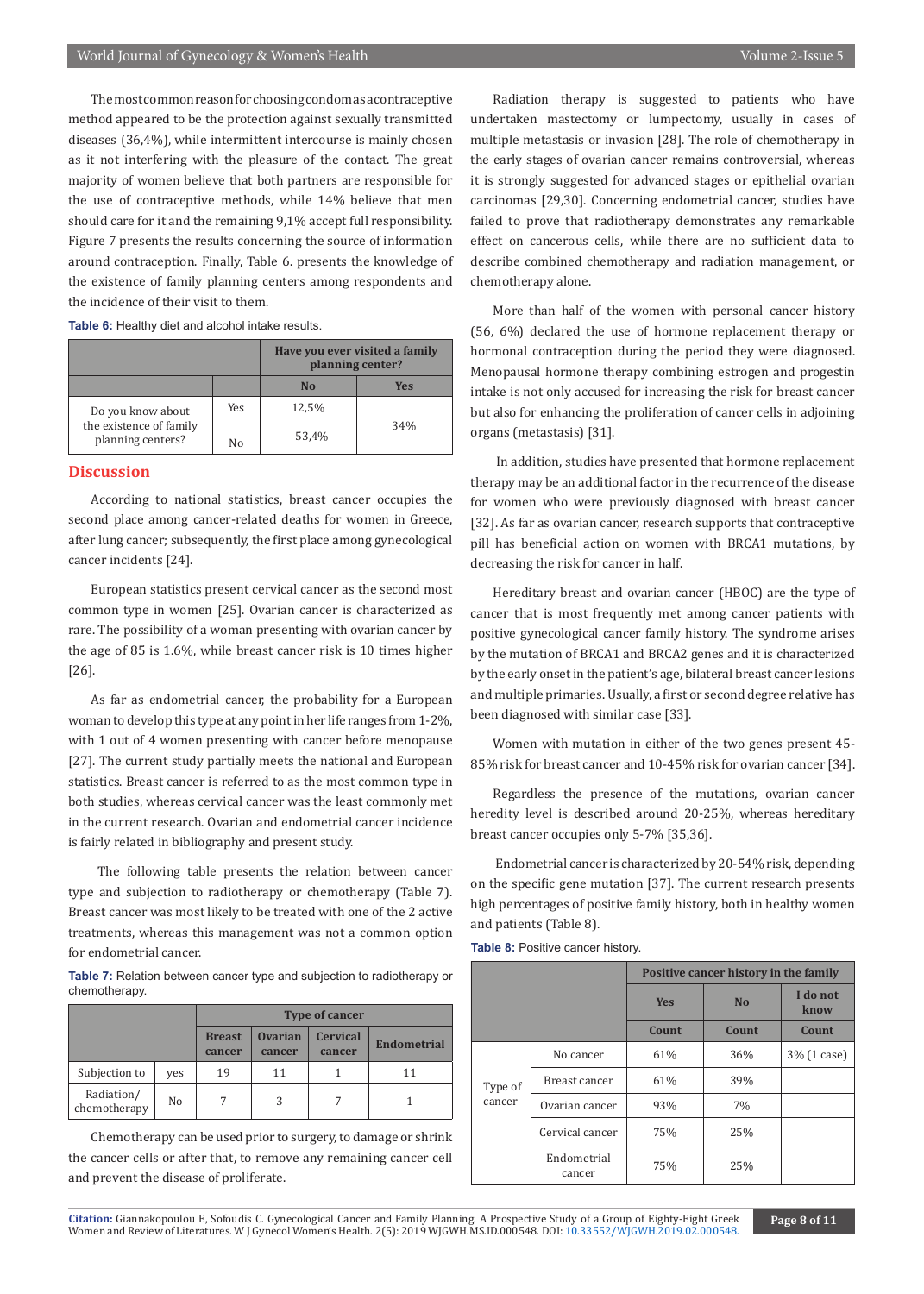On the other, it was not specific whether the member of the family was diagnosed with a type of gynecological cancer, so conclusions cannot be reached. Nevertheless, maternal positive history reached the highest among percentages (70%). Prevention and surveillance are key concepts in the management of families with positive cancer history. In reference to a research conducted in Finland, 50% of cancer cases and 61% of endometrial hyperplasia would have evolve unattended if there was not routine screening [38].

According to the participants' responses to the current study, 34% of the women performed their first Pap smear 1-7 years after the commencement of their sexual activity. These two facts cannot be directly comparable, but they can provide an image of the current attitude towards screening compared to the medical facts.

Contraceptive methods provide a long and controversial subject among public discussion and research studies. In U.S.A., 62% of the women in reproductive age declare the use of contraception. Around 26% of these women are in favor of hormonal contraceptive pill, whereas 15,3% prefer male condom; intermittent intercourse is preferred by 4,8% of respondents [39].

In addition, married women are more likely to use contraception than those who are never married [40]. Concerning the current research, only 13% of the women aged 18-40 years old admitted not using any form of contraception. 52% of the women in the same age-group choose male condom, while 17% of the women were receiving hormonal contraceptive pills.

Unfortunately, there is not sufficient data on the knowledge of women without specific knowledge or field of occupation around contraceptive methods. An international web survey among 4.199 women presented that contraceptive pill is considered the most effective of the contraceptive methods by 31% of the respondents [41]. On the contrary, 80% of the participants of the present research believe that condom is the most effective method, followed by contraceptive pill in a percentage of 14%. Only 2,2% of the women was in favor of the intrauterine device (IUD). In reality, studies have proven that the IUD secreting Levonorgestrel (Mirena) has maximum effectiveness in practice, reaching 99,9 % [42].

It is widely known that common knowledge around contraceptive methods is not as satisfying as it could be. According to a study performed by the UCLA Medical Center, 30, 6% of women do not know that the contraceptive pill can increase the risk for venous thromboembolism (VTE) [43]. Only half of the respondents of the present research was familiar with the fact that hormonal contraceptive pill may increase the risk for VTE or some types of cancer, while 21, 6% responded negatively and 28,4% presented no knowledge on the subject. It is interesting that all the women who responded positively, also believed that the contraceptive pill should only be administered with doctor's prescription, while those who had the opposite opinion, did not agree with the necessity of doctor's advice. At the same time, 13,6% of the participants without knowledge on the adverse effects, still believed that doctor's prescription is not essential. Cultural and religious status are strongly interfering with the beliefs and knowledge of specific population. Surprisingly, in a research conducted among women in Saudi Arabia, only 13, 3% of the women refused emergency contraception for religious reasons while 73,3% of the sample were objected to the idea of emergency contraception being administrated without doctor's prescription [44].

Thorough and evidence-based information and guidance concerning contraception is key aspect in the correct use of each method. A study performed among women being counselled by healthcare professionals in 11 different countries showed that 47% of them concluded that the method they originally planned to use was not suitable for them. Specifically, one out of four women who were considering the use of contraceptive pill were guided to another method [45]. It is satisfying that the women participating in the current research receive information around contraception by healthcare professionals in a percentage between 34,1% and 78,4%.

As far as family planning is concerned, the present study concludes that even though 46% of the respondents are informed about the existence of family planning centers (FPC), only 34% of them have ever visited one.

86% of these women were current or past cancer patients seeking for general information and moral support, preparation for labor and aid to the transition to motherhood and information around contraception. 70% of the women who had never visited a FPC declared that they were not familiar with its existence or its role.

For the rest of them, there was no need for a visit until that moment while 3 of the women expressed that they had difficulty in reaching a center. According to a clinical trial performed in the U.S., only 56% of the cancer survivors included in the study had received any form of family planning services, without being clear whether they were offered to them or they had to personally seek for them [46].

In a similar study, 73% of the cancer survivors declared that they did not receive any kind of information concerning fertility preservation, when they were diagnosed, while the majority of them did not personally seek for any kind of information [47]. Another U.S. research among Federally Qualified Health Centers presented how essential is the role of those facilities for women of reproductive age and admitted the necessity of improving the information and care provided by them [48].

# **Conclusion**

Through the conduction of the research and the composition of the study, there was presented the chance for knowledge and statistics concerning gynecological cancer patients and their involvement with contraceptive methods and family planning to arise, so in national as well as international level. The role of the midwife professes practical and moral support in all women who seek for her help, regarding issues included in her sphere of practice. One of the duties of midwifery profession is to ensure that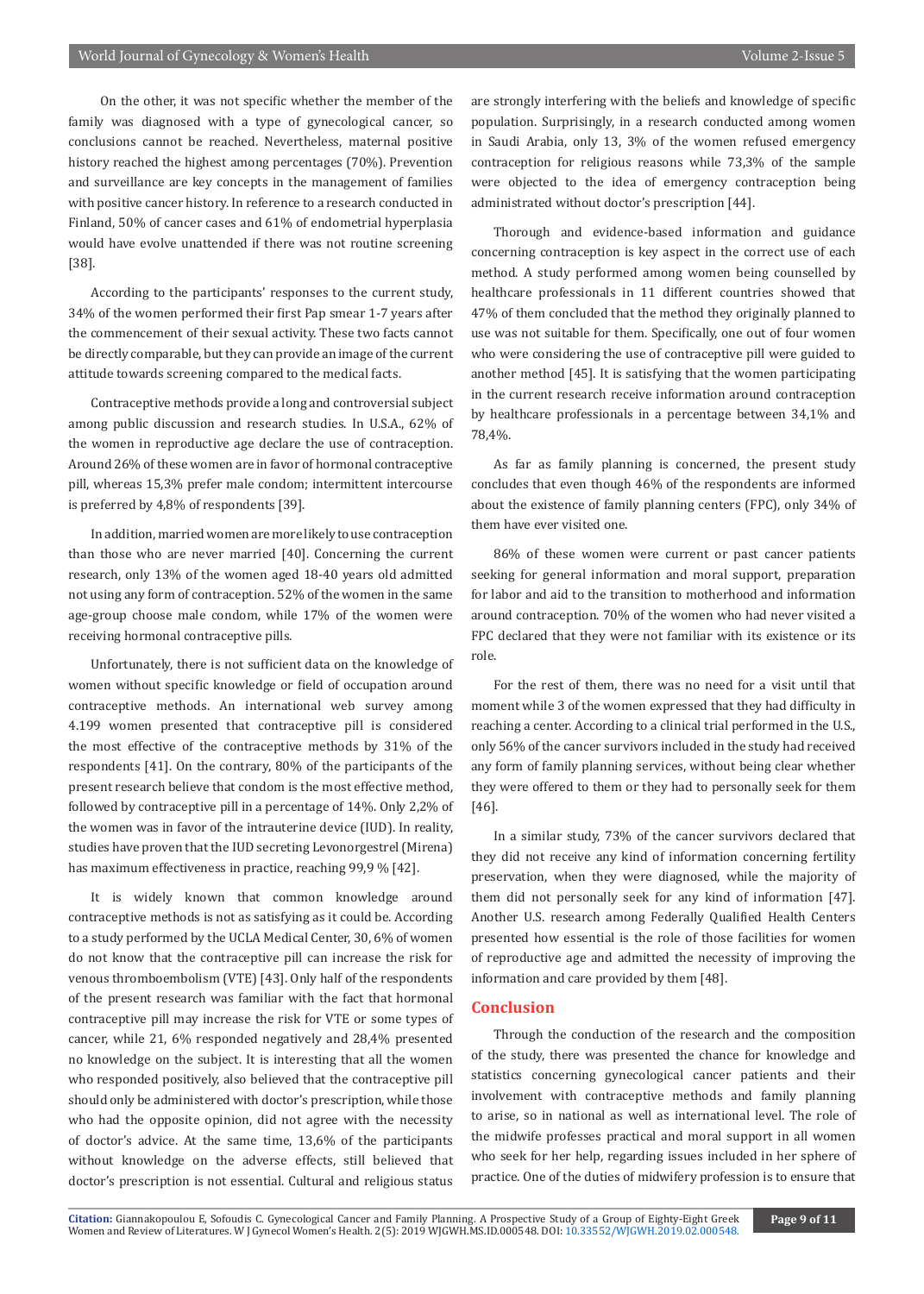best evidence is used to provide "sound family planning information and advice".

 Women with active cancer or cancer survivors should be able to maintain the quality of their lives and be able to return in their normal routine, when it is medically approved, without unnecessary and unpleasant changes.

Literature review has presented that the need for family planning and fertility care and preservation for cancer patients is great and should be approached by both sides.

Continuous surveillance and care concerning recurrence of the disease and implications to other aspects of life medically related or not, should be offered in order to reach the holistic care plan which all healthcare professionals should aim for.

In fact, Fear of Recurrence Therapy, an intervention trialed and suggested in Canada, has presented positive results in the way of improving cancer survivors' quality of life, reducing anxiety and improving psychological functioning.

 The American Society of Clinical Oncology and the American Society of Reproductive Medicine consider fertility preservations as a key priority for cancer survivors and suggest that couples should be referred to a fertility specialist who will discuss each case and act accordingly.

 As far as the implications of hormonal therapy on gynecological cancer, the results are differentiating according to the specific cancer- hormone combination. The present research highlights the necessity of better educating the total of population around contraceptive methods and family planning, in order to promote health and avoid malpractice.

Sexual health should be promoted by all healthcare specialists, accompanied by patient education and support. Special attention should be given to the sensitive group of cancer patients and cancer survivors who should be offered holistic care to preserve the smooth reintegration in their former lives.

#### **Acknowledgement**

None.

#### **Conflict of Interest**

Authors declare no conflict of interest.

#### **References**

- 1. World Health Organization (2011) Global health observatory data repository. Number of deaths (World) by cause.
- 2. Petrucelli N, Daly MB, Feldman GL (2013) BRCA1 and BRCA2 Hereditary Breast and Ovarian Cancer. GeneReviews,
- 3. [Nelson H, Zakcher B, Cantor A, Fu R, Griffin J, et al. \(2012\) Risk Factors](https://www.ncbi.nlm.nih.gov/pubmed/22547473) [for Breast Cancer for Women Aged 40 to 49 Years: A Systematic Review](https://www.ncbi.nlm.nih.gov/pubmed/22547473) [and Meta-analysis. Ann Intern Med 156\(9\): 635-648.](https://www.ncbi.nlm.nih.gov/pubmed/22547473)
- 4. Misiewicz HM (2012) Fertility Issues of Breast Cancer Survivors. J Adv Pract Oncol 3(5): 289-298.
- 5. [Hulvat MC, Jeruss JS \(2009\) Maintaining fertility in young women with](https://www.ncbi.nlm.nih.gov/pubmed/20238254) [breast cancer. Curr Treat Options Oncol10 \(5-6\): 308-317](https://www.ncbi.nlm.nih.gov/pubmed/20238254).
- 6. [Valentini A, Finch A, Lubinski J, Byrski T, Ghadirian P, et al \(2013\)](https://www.ncbi.nlm.nih.gov/pubmed/23980083)  [Chemotherapy-Induced Amenorrhea in Patients with Breast cancer with](https://www.ncbi.nlm.nih.gov/pubmed/23980083)  [BRCA1 or BRCA2 Mutation. J Clin Oncol 31\(31\): 3914-3919.](https://www.ncbi.nlm.nih.gov/pubmed/23980083)
- 7. Casey P, Faubion S, MacLaughlin K, Long M, Pruthi S (2014) Caring for the breast cancer survivor's health and well- being. World J Clin Oncol 5(4): 693-704.
- 8. [Moorman PG, Havrilesky LJ, Gierisch LM, Coeytaux RR, Lowery WJ, et](https://www.ncbi.nlm.nih.gov/pubmed/24145348)  [al. \(2013\) Oral Contraceptives and Risk of Ovarian Cancer and Breast](https://www.ncbi.nlm.nih.gov/pubmed/24145348)  [Cancer Among High-Risk Women: A Systematic Review and Meta-](https://www.ncbi.nlm.nih.gov/pubmed/24145348)[Analysis. J Clin Oncol 31\(33\):4188-4198.](https://www.ncbi.nlm.nih.gov/pubmed/24145348)
- 9. Ferlay J, Soerjomataram I, Ervik M, Dikshit R, Eser S, et al. (2012) Cancer Incidence and Mortality Worldwide: IARC Cancer. Base No 11 [Internet], Lyon, France.
- 10. NHS (2015) Symptoms of cervical cancer.
- 11. [Gravitt PE \(2012\) The known unknowns of HPV natural history. J Clin](https://www.ncbi.nlm.nih.gov/pubmed/22133884)  [Invest 121\(12\): 4593-4599.](https://www.ncbi.nlm.nih.gov/pubmed/22133884)
- 12. Guo S, Williams-Brown MY, Diaz-Arrastia CR (2012) Cervical Cancer, Tumor Board Review Guideline and Case Reviews in Oncology (17): 183.
- 13. [The Lancet \(2007\) Cervical cancer and hormonal contraceptives:](https://www.ncbi.nlm.nih.gov/pubmed/17993361)  [collaborative reanalysis of individual data for 16,573 women with](https://www.ncbi.nlm.nih.gov/pubmed/17993361)  [cervical cancer and 35 509 women without cervical cancer from 24](https://www.ncbi.nlm.nih.gov/pubmed/17993361)  [epidemiological studies. Lancet 370\(9599\): 1609-1621.](https://www.ncbi.nlm.nih.gov/pubmed/17993361)
- 14. [Hüsing A, Dossus L, Ferrari P, Tjønneland A, Hansen L, et al. \(2016\)](https://www.ncbi.nlm.nih.gov/pubmed/25968175)  [An epidemiological model for prediction of endometrial cancer risk in](https://www.ncbi.nlm.nih.gov/pubmed/25968175)  [Europe. Eur J Epidemiol 31\(1\): 51-60.](https://www.ncbi.nlm.nih.gov/pubmed/25968175)
- 15. Mularz A, Dalati S, Pedigo RA (2016) Endometrial hyperplasia and uterine cancer, Ob/Gyn Secrets (30): 135.
- 16. National Cancer Institute (2012) Gynecologic Cancers Portfolio Analysis, Summary of the burden of gynecologic cancers in the US and investments in research by the National Cancer Institute and members of the International Cancer Research Partnership.
- 17. Stewart FH (2007) Combined Oral Contraceptives, Contraceptive Technology, (11): 197-201, 19th ed, Ardent Media Inc, New York.
- 18. [Hannaford PC, Selvaraj S, Elliott AM, Angus V, Iversen L, et al. \(2007\)](https://www.bmj.com/content/335/7621/651)  [Cancer risk among users of oral contraceptives: cohort data from the](https://www.bmj.com/content/335/7621/651)  [Royal College of General Practitioner's oral contraception study, BMJ](https://www.bmj.com/content/335/7621/651)  [335: 651.](https://www.bmj.com/content/335/7621/651)
- 19. Balega J, Sheperd JH (2007) Surgical Management of Patients with Epithelial Ovarian Cancer, Cancer of the Ovary, Cambridge University Press.
- 20. Reynolds K (2007) What every woman should know about gynecologic cancer, Comprehensive Cancer Center, University of Michigan.
- 21. Gynecological Cancer Guidelines, Best Clinical Practice. NSW Department of health, 2009
- 22. [Ness RB, Grisso JA, Vergona R, Klapper J, Morgan M, et al. \(2001\) Oral](https://www.ncbi.nlm.nih.gov/pubmed/11337604)  [contraceptives, other methods of contraception and reduced risk for](https://www.ncbi.nlm.nih.gov/pubmed/11337604)  [ovarian cancer. Epidemiology 12: 307-312.](https://www.ncbi.nlm.nih.gov/pubmed/11337604)
- 23. [Greer JB, Modugno T, Allen GO, Ness RB \(2005\) Shortterm oral](https://www.ncbi.nlm.nih.gov/pubmed/15961588)  [contraceptive use and the risk of epithelial ovarian cancer. Am J](https://www.ncbi.nlm.nih.gov/pubmed/15961588)  [Epidemiol 162\(1\): 66-72.](https://www.ncbi.nlm.nih.gov/pubmed/15961588)
- 24. Ministry of Health and Social Solidarity, 2016.
- 25. Executive Agency for Health and Consumers. (2014) European surveillance and control network for cervical cancer in the new statesmembers; AURORA.
- 26. Greek Anticancer Study, 2016
- 27. European Society for Medical Oncology (ESMO) (2012) Endometrial Cancer, Information for Patients according to ESMO guidelines.
- 28. [Moran MS, Schnitt SJ, Giuliano AE, Harris JR, Khan SA, et al. \(2014\)](https://www.ncbi.nlm.nih.gov/pubmed/24521674)  [Society of Surgical OncologyeAmerican Society for Radiation Oncology](https://www.ncbi.nlm.nih.gov/pubmed/24521674)  [Consensus Guideline on Margins for Breast-Conserving Surgery With](https://www.ncbi.nlm.nih.gov/pubmed/24521674)